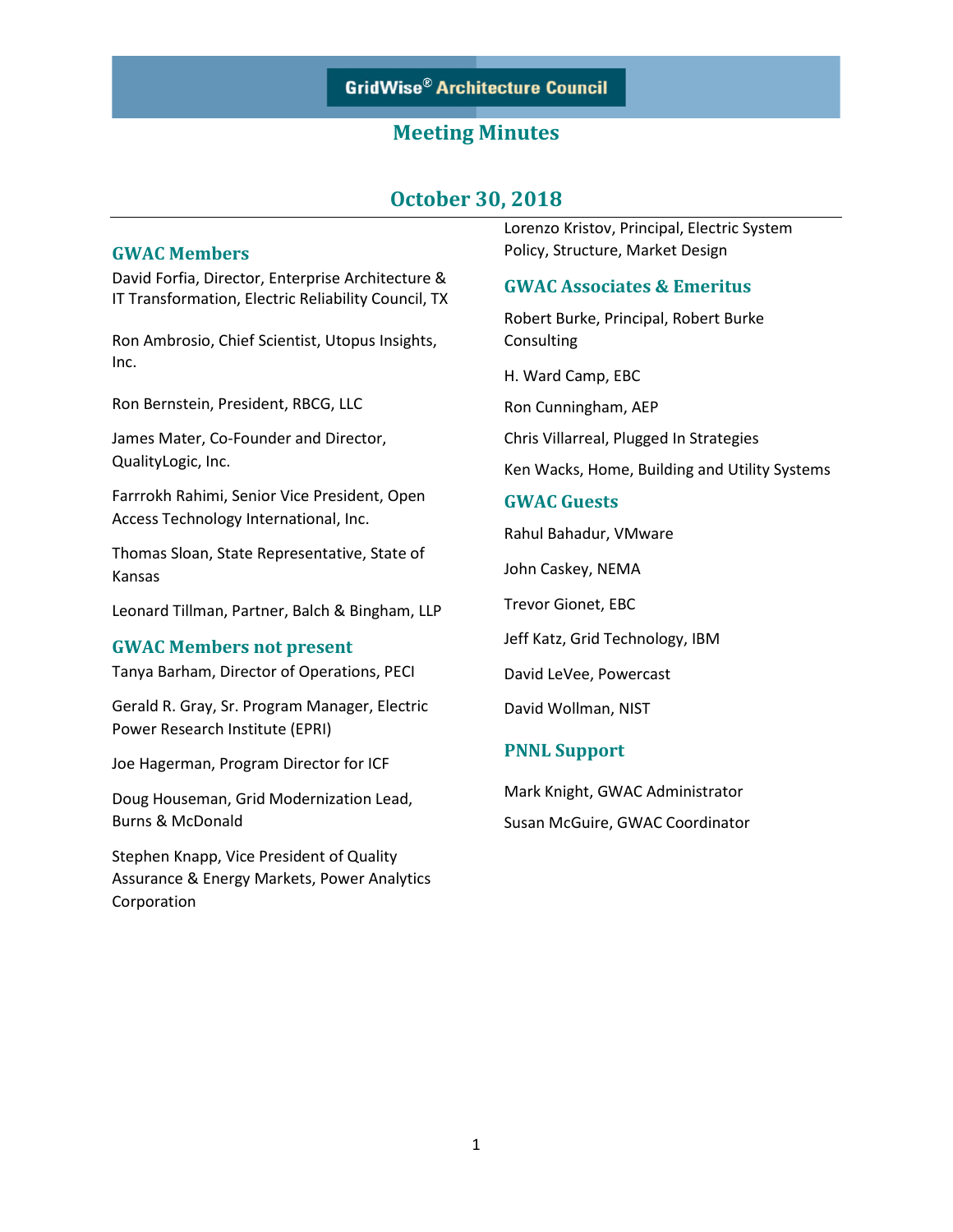# **October 30, 2018**

### **GWAC Administration**

David Forfia opened the meeting at 8:38am.

Mark Knight went through the action items from the previous meeting.

He noted that he still needs to talk with Leonard Tillman about the Framework document.

### **Action Item: Mark to talk with Leonard Tillman about the framework document.**

Mark Knight and Ron Bernstein are working on a plan for changes to GWAC website. They have received input from three of the GWAC members (Doug Houseman, Ron Bernstein and Gerald Gray.)

Mark noted that Ron Bernstein solved the GWAC lunch problem by paying for it himself. David Forfia thanked Ron for providing lunch for everyone.

Regarding the ASHRAE panel opportunity for GWAC, Mark has contacted Steve Bushby and the conversation went very well. Steve sent Mark a copy of the request for proposal for the ASHRAE initiative. Mark noted that there is good overlap with both the Smart Cities white paper and transactive energy paper and they are both a good fit for the new ASHRAE initiative.

Mark had a good conversation with Steve Bushby of ASHRAE about the initiative. Steve sent Mark a copy of the request for proposal. Steve is planning to be at the AHR winter expo and he should be able to participate on the GWAC panel. Mark has set this up and he will help get people to the session. Steve would talk about the ASHRAE initiative and the call for proposal.

Ron Bernstein noted that the initiative paper would be written by an entity and that entity will take the paper in the direction they proposed.

Jeff Katz, had a question about resilience. His group has been working on the effect of wild fires on utilities such as the wildfires in California. He asked if that counts as resilience, Mark said anything that can bring the grid down should count. Mark related that with one of the projects he is working on – the top 3 threats that bring down the grid are the result of natural events.

Jeff Katz asked Mark to please let him know who is coordinating the paper and he will provide them with some of the information that he has.

#### **Action: Mark to tell Jeff Katz who is coordinating the white paper.**

#### **White Papers**

Mark Knight noted that a meeting on the value and control paper is planned soon.

Rahul Bahadur said he agreed to help with the white paper on value and control. Farrokh had also offered to help according to Rahul.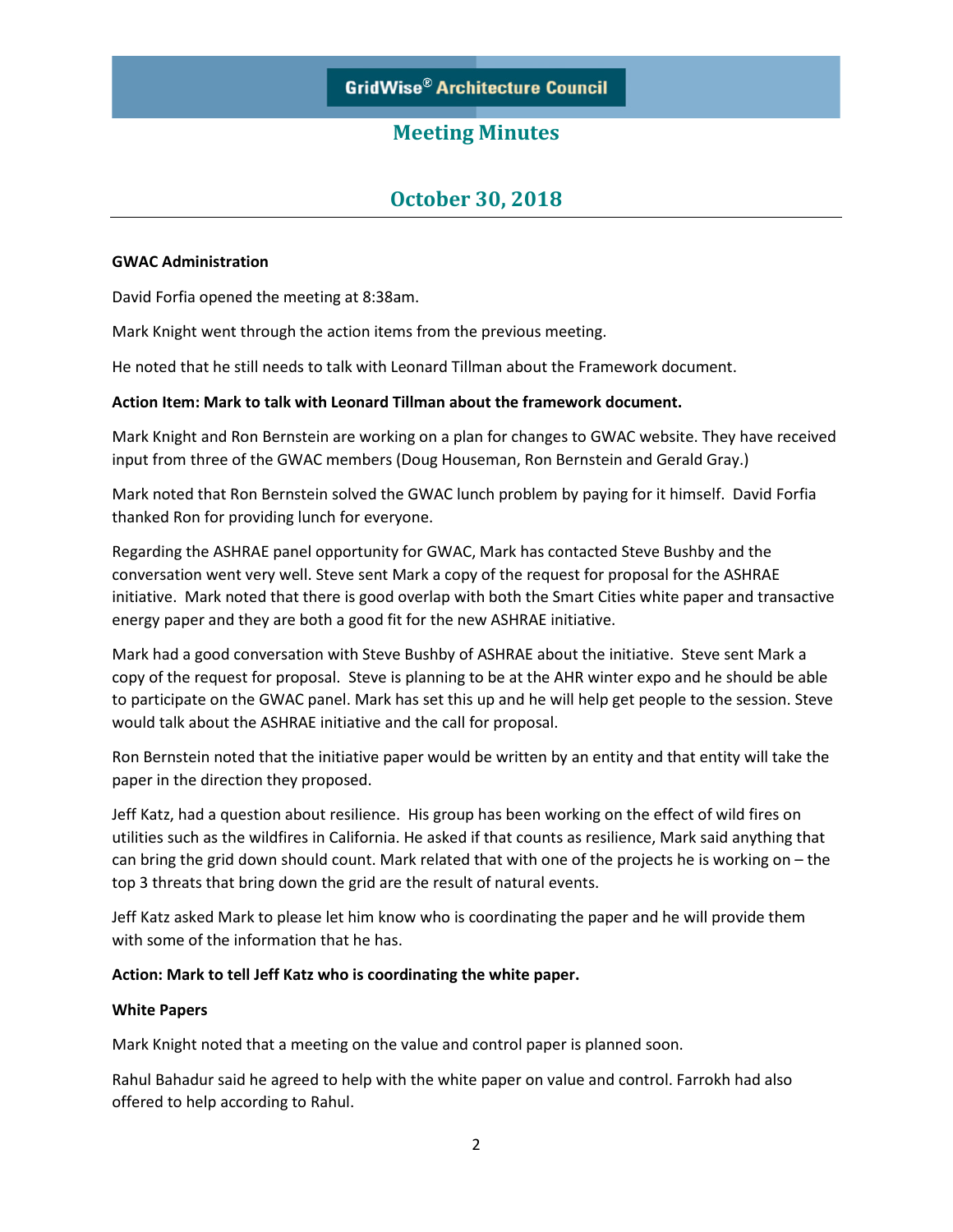# **October 30, 2018**

#### **Meetings and Events**

Mark reviewed the GWAC meeting and events calendar.

Nov 29 is the date for the last regional utility meeting in Warwick, Rhode Island, per Chris Villarreal, this is a correction to the list.

Farrokh noted that there are GWAC members speaking at the next ISGT event.

Ron Bernstein asked that calendar events show who is speaking from GWAC. Then he wanted a link to the event page or to the slides -from the GWAC website. An issue was raised concerning if the slides are branded GWAC slides or by the speakers organization. The thought is that slides from the speakers company might affect our ability to publish them on the GWAC website.

It was suggested we collect them for reference up front and decide later about publishing them.

James Mater asked if the events noted on the GWAC list were for GWAC people speaking as GWAC or as reps of their org – Mark said both are represented currently.

Ron Bernstein said that if the topic was particularly relevant to GWAC that we then retain a copy of the presentation as reference material.

James Mater thought that if the talks were there it would be helpful, but just a list of talks would not be very helpful as a resource.

Mark noted that the purpose of the event list is simply to inform members and friends about upcoming meetings so that they can plan to attend and to identify speaking opportunities.

A GWAC associate said that he is working on a paper on interoperability but did not identify himself as GWAC in the paper. He suggested we frame up this idea so it can be better understood.

Mark is concerned that the Meeting and Event slide that is typically reviewed quickly at each meeting, but with these changes it would become a major part of the meeting.

Mark remembered that a past GWAC communication committee formed, Heather Sanders was a proponent, to better market the GWAC. But the group lost interest in about 4 meetings. Publicizing GWAC work is great but we are all busy and this would be difficult to continue without taking time away from other activities.

David Forfia thought that talks branded GWAC should be kept on the website.

If we could get a short write up of a proposal of this idea it would be helpful.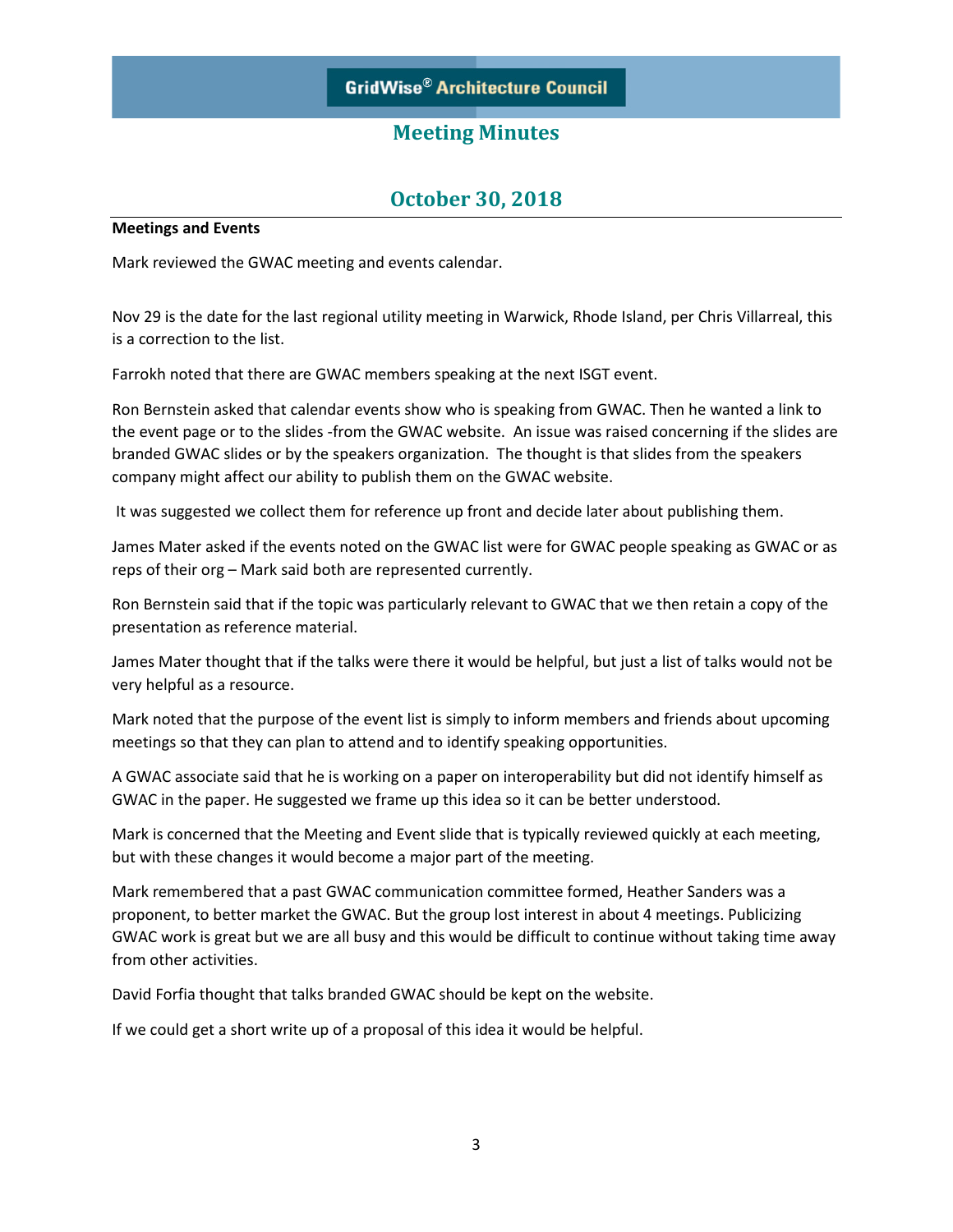# **October 30, 2018**

**Action: Mark to propose a suggestion that GWAC members and associates use a template when describing GWAC work and keep them in an area on the GWAC website specifically for keeping GWAC member presentations.** 

Jeff Katz has a cyber security panel at DistribuTECH – needs a utility speaker; he has an OEM equip manufacturer is lined up please email him directly if you are interested.

Jeff is on the IEEE ISGT industry advisory committee – they want to expand ISGT attendance and some of the GWAC may be contacted about this.

Jeff noted that FERC holds a quarterly advisory meeting for utilities and it's on grid Cyber security.

Mark asked if the Cyber Sec meeting should be on the event list and noted that he has some utility contacts that he can send to Jeff. Jeff agreed that it should be listed.

### **Action Mark: add the FERC meeting to the events list; send contact names to Jeff Katz.**

Action Mark – send names to Jeff Katz for the Cyber Security panel

David Forfia suggested that if a talk is on GWAC slides that it be stored on the GWAC site. He related will be giving a talk later this week on blockchain that is on GWAC slides.

Sidebar comment from Chris Villarreal – "NERC does not apply to distribution."

#### **GWAC Website Refresh**

Mark discussed the GWAC website refresh. At a minimum he would like a fresher looking home page with updated technology. He is hoping to have it published by March 31, 2019. Mark hopes to have a content overview out to the group by Nov. 30.

#### **Action Mark: send a GWAC website content overview out by Nov. 30**

#### **Call for new members**

The call went out a couple weeks ago. Members are asked to help publicize it such as mentioning it on Linked In. We have a couple members who may step down at the end of the year. GWAC will need at least two new members. If you have someone that you would like to nominate or suggest for nomination please talk with Mark Knight.

### **2019 TESC Update**

David Forfia has urged us to act quickly.

Some progress has been made. IEEE/Minnesota is the first choice. However, we have not had luck finding weekday meeting rooms at U of Minnesota.

SmartGrid NW is still interested in having an active role.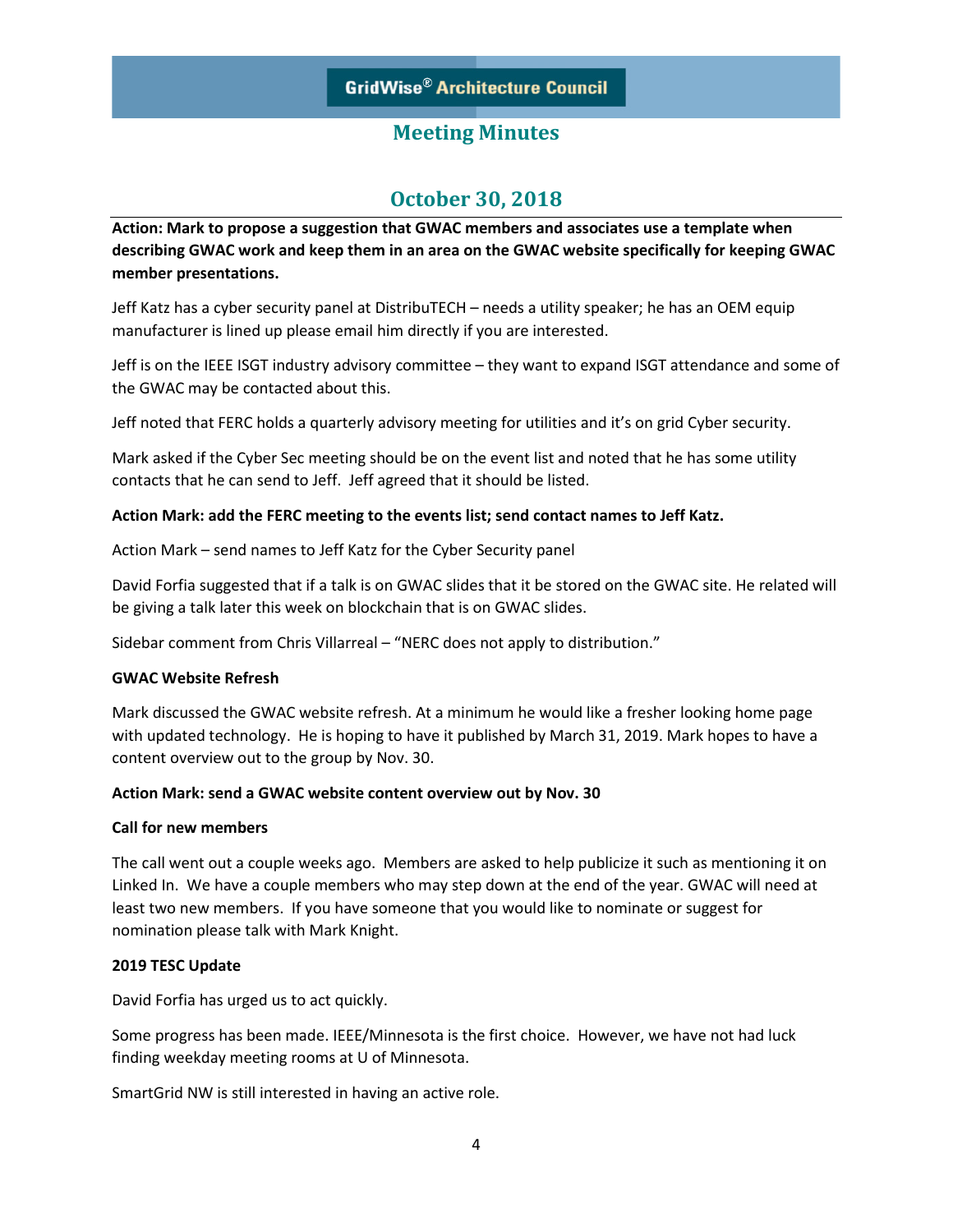# **October 30, 2018**

IEEE PES has approved sponsoring the conference. They have committed to be the financial sponsor and they will help organize it. They do need to make a profit. The conference will become an IEEE conference.

James Mater jokingly asked how much we are getting for the conference.

Mark noted if IEEE takes TESC that it will no longer be a GWAC conference.

GWAC will be heavily involved for choosing content, particularly at the first one.

James feels that IEEE could take the conference in a new direction. GWAC has led the conference for six years.

Mark noted that not having so much to do with the conference will free up GWAC for other efforts.

James would like to be sure that GWAC continues to be recognized as the founding organization of the meeting. But he sees the value of the IEEE branding to raise attendance.

Mark showed the group a photo of the alumni center at the Univ. of Minnesota. He said that GWAC could use it for the conference it but at this time it is not available at the dates that we want. Mark suggested to IEEE PES that we adjust our dates but still could only get the building over a weekend including Friday but this would not work well for our conference.

Mark showed the group the IEEE TESC 19 announcement.

Leonard Tillman said that he has seen a lot of technical meetings do well on the weekend but not for an audience with executives.

Mark said the event will be a full three days. Day 1 will have morning and afternoon tutorials.

Ron Bernstein said he thought that trying to get utility experts would be difficult if the meeting were on the weekend.

Ken Wacks agreed with Ron Bernstein and said we should be trying to attract more management attendees to the conference.

Mark said the current proposed dates are June  $11 - 13$ .

Chris said he could help find a location for this meeting, he has a lot of contacts.

Mark said if Chris could put him in touch with them that would be helpful. He also said that Ellen Anderson with U MN is also helping him to find a location. He would prefer not to pay someone to do this. Chris said he has groups that would not charge for this. He has people affiliated with the Univ. of St. Thomas for example who would want to help bring the conference to the Minneapolis area.

Action: Mark will work on getting the GWAC branding onto the IEEE web site for TESC19. And he will get the names from Chris Villarreal of people who could help GWAC find a venue in Minnesota.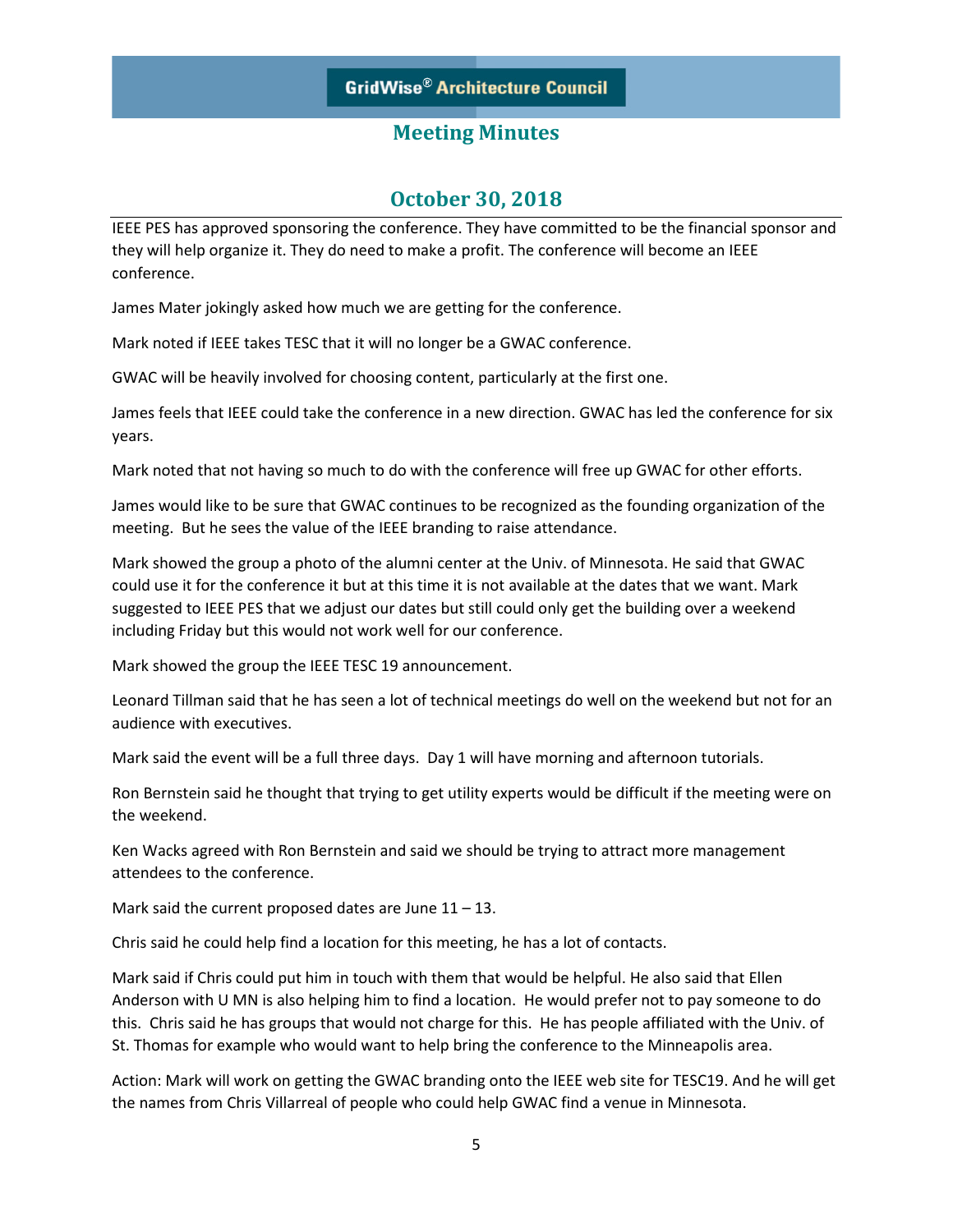# **October 30, 2018**

Jeff Katz (1:25) said he would send Mark the names of two IEEE conference organizers. He noted that the announcement is out and the need is there to have a conference location set. He would like to get the location secured.

### **Action: Jeff Katz – send Mark Knight the names of two IEEE conference organizers**

Mark noted the need to estimate the number of attendees that we will have, if there will be additional sponsorship, and how many tutorials there will be. Mark and Doug Houseman came up with starting numbers that were submitted to IEEE PES but we need to expand on this and then IEEE will start to fund it.

The conference treasurer will make payments from the IEEE account.

We do need to set up an organizing committee. Also we can't take further action until we have a treasurer.

Mark had some ideas for positions:

Leonard Tillman publications chair

David Forfia – treasurer

Gordon Matthews – plenary chair

Ellen Anderson, U MN – volunteer chair

Massoud Amin, U MN member of the technical committee

Mark Knight would be the Secretary

Mark is not fully clear on the treasurer position but he understands they would write IEEE checks for meeting space and audio visual equipment.

A GWAC associate said that probably the treasurer would sign checks and would submit a spending plan.

Mark said he would be heavily involved with budgets and vendor selection. He said that the treasurer doesn't have to be a GWAC member or an IEEE member.

Mark hopes to have a treasurer soon but he understands that the committee needs to come up to speed and take a moment to think about it. We want to get the right person.

James Mater suggested an IEEE person with a transactive energy background.

Farrokh noted that setting registration fees, discounts and exemptions would be decided by the treasurer.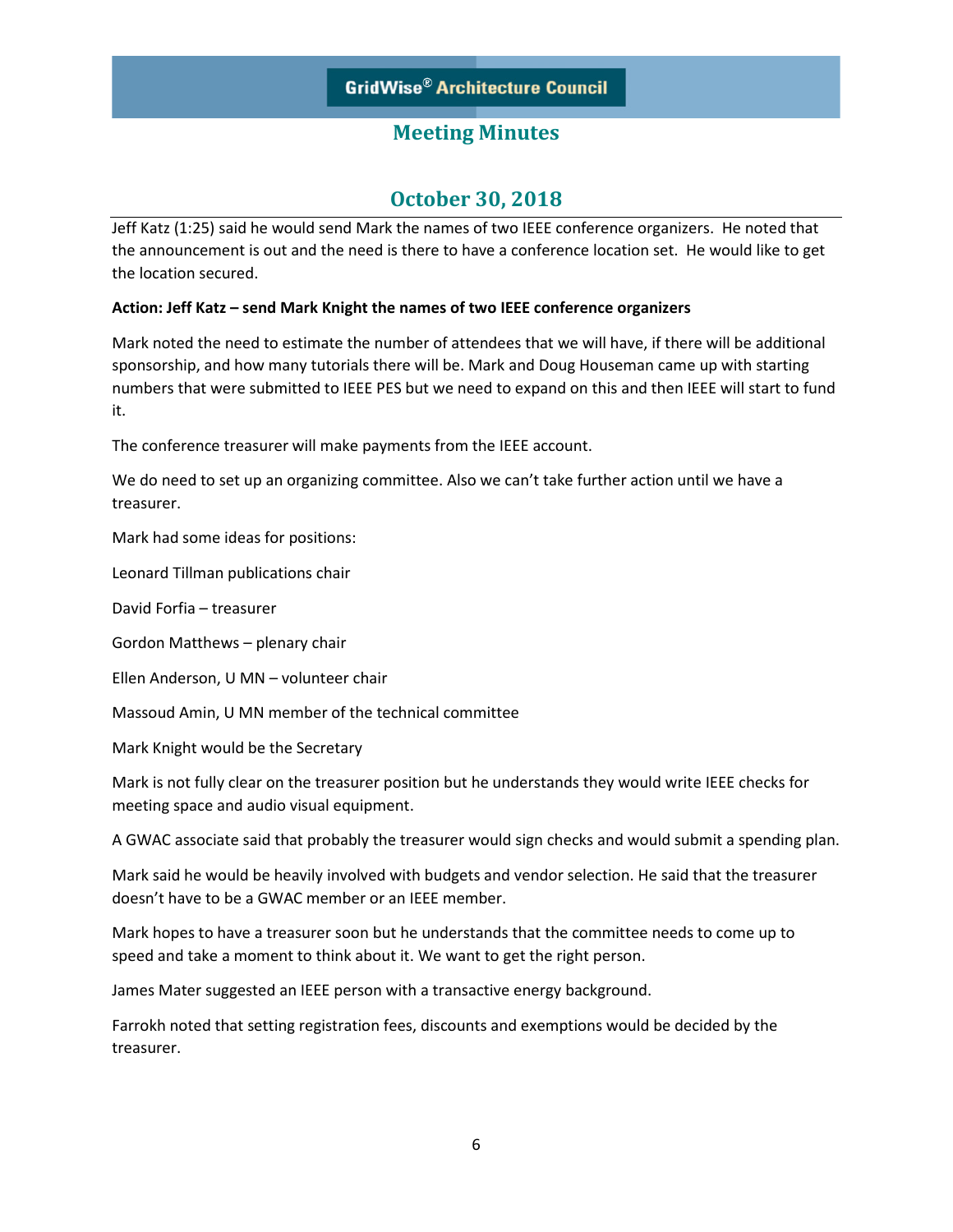## **October 30, 2018**

Mark has started a template of the call for papers. He and Doug have set a strawman of the overall budget. He has also drafted a program, which like last year has no parallel sessions. He has made a lot of preliminary plans to help us get started.

Ron Bernstein asked if the conference has to be held in June. He asked if September would work.

Mark noted we have tried to hold the conference annually. Also IEEE must not have a conflict with their other conferences.

David Forfia asked for a motion to continue with IEEE. Ron Bernstein yes, Tom Sloan yes, James Mater no, Farrokh Rahimi yes, David Forfia yes, Leonard Tillman yes; there are 5 yes votes and 1 no vote.

There may be a vote later about using the GWAC logo with the conference. For now we need to hold on this.

Regarding dates, Mark noted that due to PNNL fiscal year constraints the meeting can't go later than September.

Farrokh said that IEEE has a lot of meetings and he feels they will want to stay with June.

Mark reviewed his proposed outline for the TESC 19.

Mark noted that the GWAC meeting needs to wrap up.

#### **TE Framework**

There are additional edits to early sections. Mark has gone through all the changes and is consolidating the diagrams into something more cohesive.

Section 4.1 – Leonard, Chris have provided updated text.

Section 4.2 – Lorenzo, Farrokh have provided updated text. Mark will continue to work with them.

Gerald Gray had sent text to Ron Ambrosio to review for Section 4.3

Mark has received updated text for section 4.4 from Doug, is nearly completely updated.

Mark discussed the architecture diagram with Gerald Gray. Mark has been making edits based on his input.

Mark noted that the Framework activities need to be completed as soon as possible to meet commitment dates with the DOE sponsor. He would like to have it ready for review by the end of November.

Mark noted the term MUA – multi use applications, in brainstorming calls Lorenzo wanted to be sure that we address this topic. It would be applicable when an entity is providing for more than one service.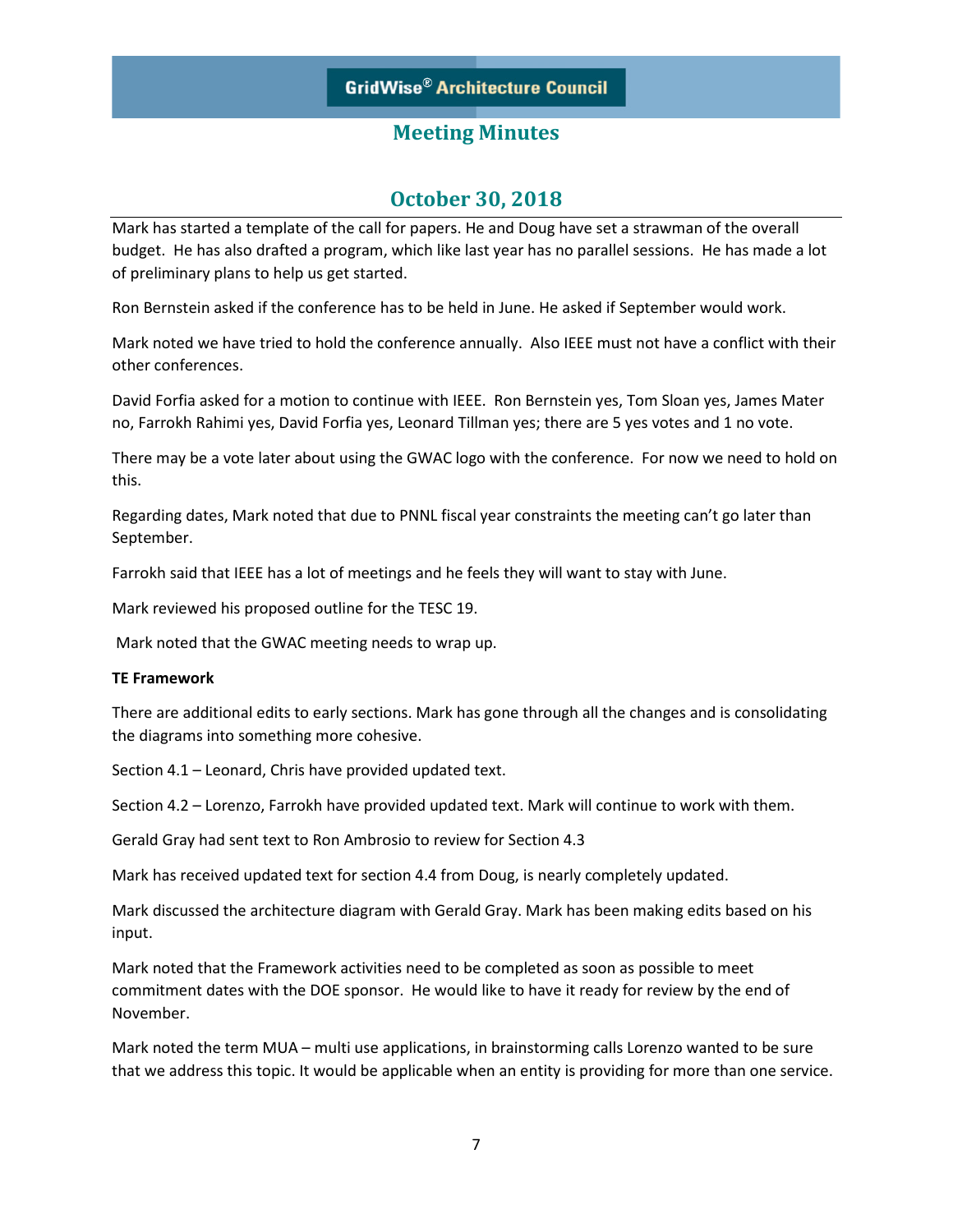# **October 30, 2018**

Mark suggested a tag line for TESC19 – a Framework for the future. It's kind of what TE is. It give us a slot to talk about it.

### **TE Roadmap**

Stuart McCafferty had provided comments and Mark will address them to finalize the Roadmap. Then it will be ready to publish. Mark just needs to put in a few hours on this.

Mark Knight noted that today's lunch has been provided for the GWAC very graciously by Ron Bernstein. Mark thanked Ron on behalf of the GWAC.

Mark Knight also thanked John Caskey for loaning the GWAC the use of the beautiful NEMA meeting room facilities and for hosting afternoon sodas and the morning refreshments.

### **GWAC White Papers**

Smart Buildings as transactive hubs has had limited progress.

For the Valuation paper, Mark held a call three weeks ago, Steve Knapp was not able to attend, but Rahul B. agreed to lead it for now. The title will be "Economic, Reliability and Resilience, Considerations for Valuing Transactive Energy Systems." Some good ideas came out of the call. There is some work at PNNL currently on resiliency and transactive systems. Mark will help the group avoid this conflict since he is affiliated with both efforts. Mark noted that the discussion for paper scope has looked at resilience and economic reliability; also emergency conditions; congested mode and making a matrix out of the combination. We could discuss examples from each of the cells in the matrix as scenarios. We have about a one page abstract and we are boiling that down and it will be a good basis for the paper.

Mark further noted that at PNNL they are looking at resilience and TE and ways to define resilience. The TE systems program is looking at scenarios. So as long as the scenarios are not completely different than this paper there should be a lot of synergy. Chris Irwin would like us to keep these aligned and Mark can help do this given his involvement in both.

Mark told the group that he would like to have a draft of the smart buildings paper by the end of November to help build on it for upcoming panel participation. GWAC will use this paper for the ISGT panel next year and also the AHR Expo panel. Then we can build on the presentations to finish the paper.

Mark noted that Joe Hagerman is now at NRECA. Joe has a strong background in this. Phil Davis has some ideas for the paper.

Robert Burke wants to be involved as well. Mark is hoping to have a call on it next week.

Mark is planning a call for the Smart Buildings as Transactive Hub papers and he is hoping to get Joe Hagerman involved since he has this background and particularly since Ron Bernstein will be out for a month.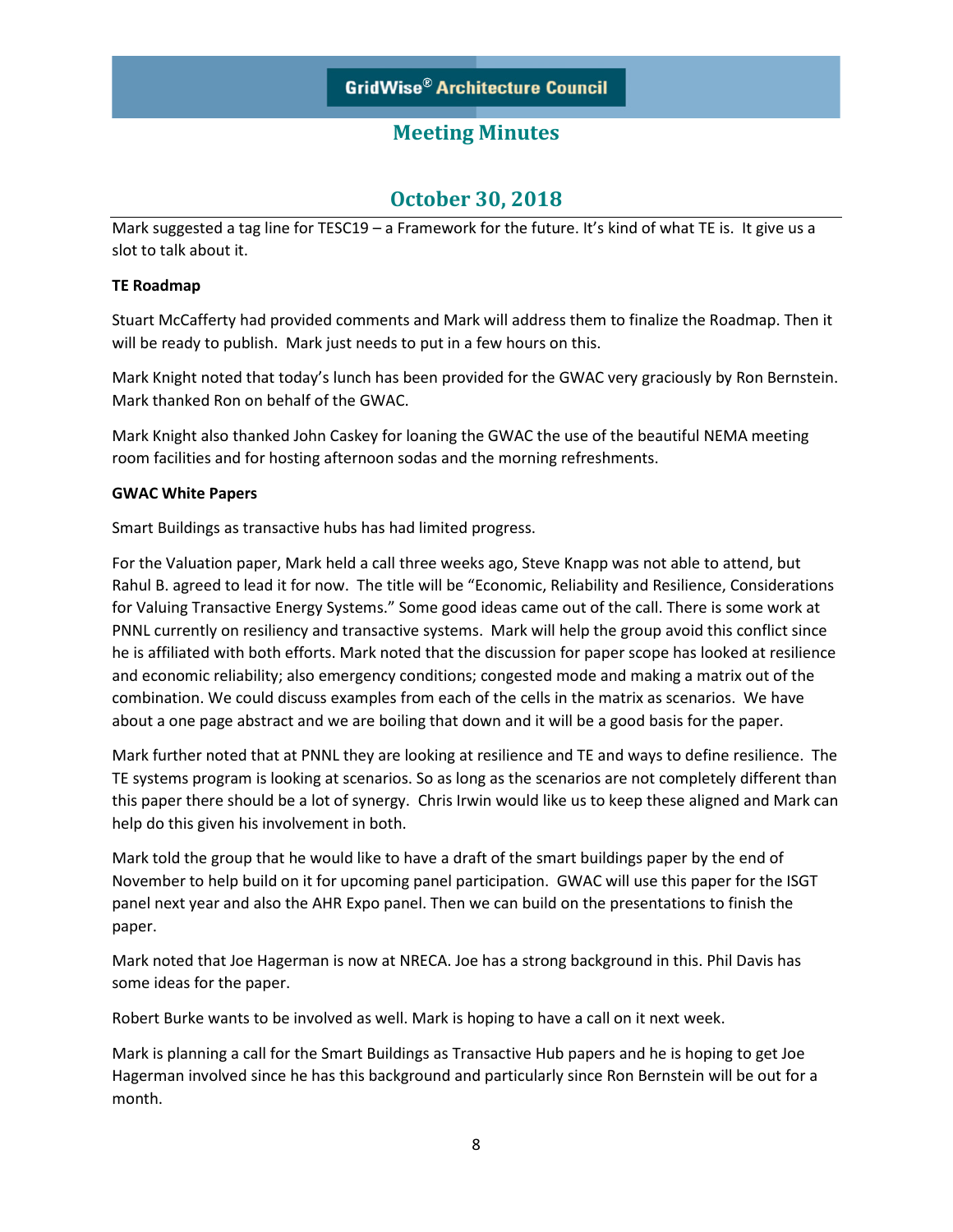# **October 30, 2018**

## **Action Mark: schedule a call for Smart buildings and be sure to include Joe Hagerman (and also Robert Burke).**

Mark noted an SGIP PNNL paper by Ron Melton, Steve Widergren, David Holmberg, Ron Cunningham and Dave Hardin that had six scenarios that could be addressed in this paper. He said that we would be able to tell how a conventional system would respond and then how a TE system would respond and the different phases of resilience. Reliability and resilience translates into economics. PNNL's past and future work has good synergy for this paper.

Dave LeVee noted that in his forecasting work he looks at the economic drivers that promote changes in demand behavior and changes in supply systems. He looks from a scenario standpoint and at the fundamental drivers. He would be happy to help the effort in this area. Mark noted that Dave was on the recent call for the valuation paper. Mark received comments from Dave and these are appreciated. Dave said he would be interested in providing assistance in this regard.

Mark will be working through Dave's comments and the construct from the call. The scenario based construct that we talked about will be reflected in the abstract and will affect how the paper is done. We want to identify where TE systems can have an impact rather than describing all the scenarios. The SGIP landscape scenarios paper that was created right at the end of SGIP, and it identified six scenarios for TE systems. They were fully described in the document, but Mark noted that we don't want to go to that level of detail. For this paper we will want just enough to populate the matrix.

Dave will also look at those scenarios and will provide comments.

### **Action: Mark will work with Rahul to set up another call while the momentum is good.**

### **Liaison reports**

Dave Wollman – NIST has a few things, there will be TE component model that is going through special publications and will be available fairly soon. You may be aware Marty Burns at NIST, he's leading our cyber physical systems test bed. We have a collaboration with Vanderbilt Univ. We also have a set of work with UCEF. For those that are interested we will be doing a lot in the next few months. The GITHUB site and collaboration site for UCEF has links. When we get the TE module done we will publish it so others can download it.

## **Action Mark to ask Dave to send him more links on NIST and UCEF activities. (Complete)**

- UCEF webpage (collaboration site) is at  $https://pages.nist.gov/ucef/$  (webinar series, third Thursday of the month mid-day).
- A NIST webpage with description of UCEF is at [https://www.nist.gov/el/cyber-physical](https://www.nist.gov/el/cyber-physical-systems/ucef-universal-cps-environment-federation)[systems/ucef-universal-cps-environment-federation](https://www.nist.gov/el/cyber-physical-systems/ucef-universal-cps-environment-federation)

**Ken Wacks** – ISO/IEC: WG 1 is pleased to report excellent progress at 2018 meetings in Toronto, Ontario (hosted by the Standards Council of Canada), March 19-23, and in Falls Church, Virginia (hosted by the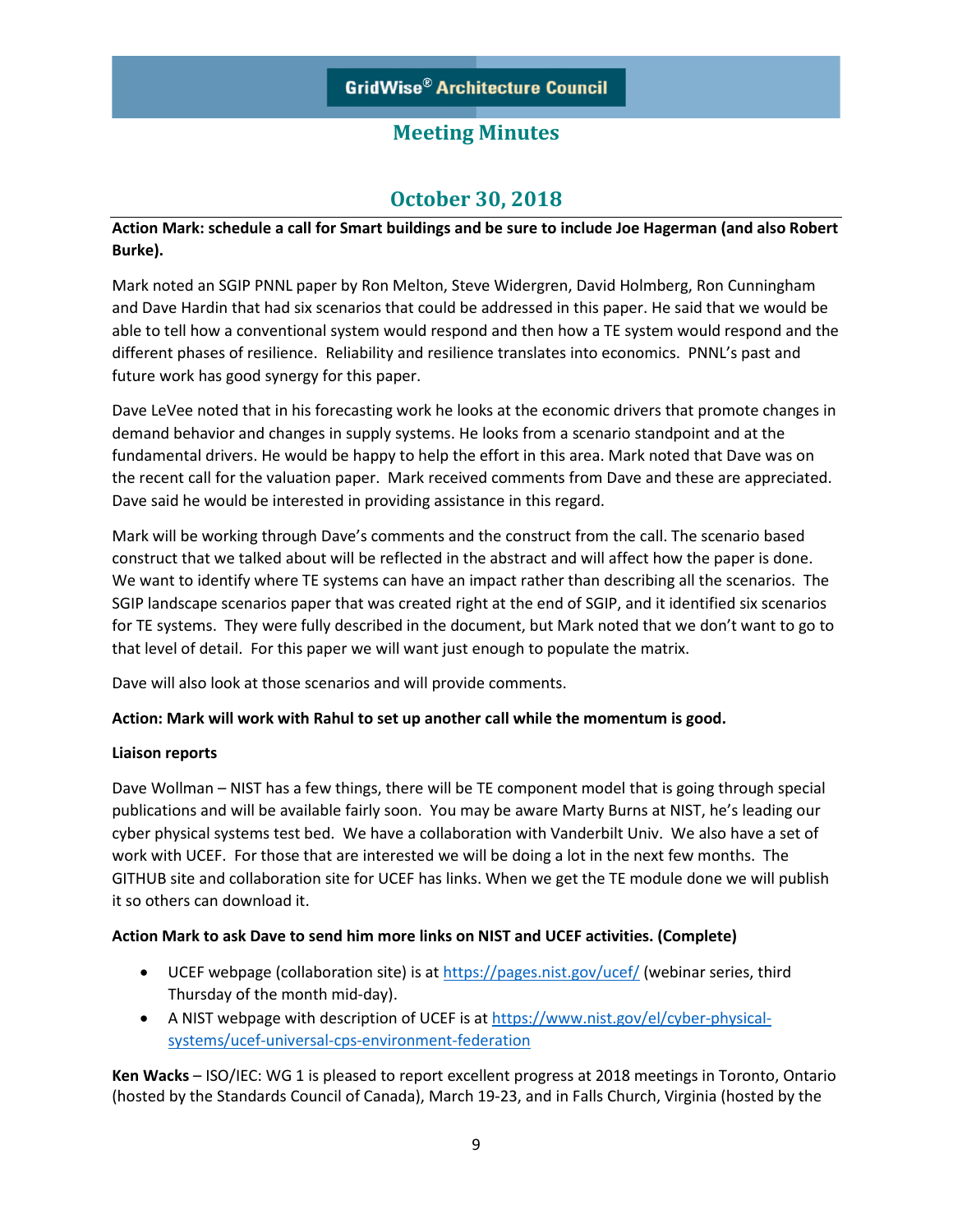## **October 30, 2018**

Telecommunications Industry Association (TIA), September 24-27. We were joined at these meetings by about 20 experts from eight countries in Asia, Australia, Europe, and North America.

Participation continues at a strong level with some countries increasing the number of experts attending WG 1. This reflects the continued growth of the home systems industry. The WG 1 experts represent some of the leading established and entrepreneurial consumer electronics and industrial suppliers in the world.

During the past two years the home system industry has been positioned as an important segment in the world of the Internet of Things (IoT). IoT is essentially machine-to-machine communications where the devices are typically sensors, actuators, controllers, and user interfaces. The standards of WG 1 for home and building automation are in-fact IoT standards. Thus, WG 1 has been involved with IoT since WG 1 was created in 1987, long before the term IoT was coined.

Cybersecurity is an essential adjunct to IoT and has become an active project in WG 1. WG 1 has developed a working draft standard for adding cybersecurity, privacy, and safety specifications to the HES suite of standards.

We are continuing to develop standards for energy management with the advancement of a proposal to extend the Energy Management Agent (EMA) into apartment complexes. This will enable energy allocation to buildings and apartments with automated AI-based negotiations considering load requirements, power availability from local and public sources, customer preferences, and customer budgets.

Ken Wacks has submitted a report on activities in the ISO IEC standards. They developed IT standards for home and building. They met twice this past year, in Toronto and near Falls Church, VA. They had a good international participation and it reflects on the growth of home systems and small buildings. They have developed about 50 standards in the general field of IOT for homes and buildings. The committee is developing IOT standards. They also work with cyber security to add features to the networks so that only authorized devices are linked to the home or building network and the service provider. He explained that contracts with service providers are generally a click through contract where you either take it or leave it. They are looking at a future with options and choices of data you provide and services that you receive. The technology in the standard for the gateway will essentially filter the data flow according to the contract. The group is making offers more flexible, transparent and nuanced.

The next meeting will be held the first week of April in Stockholm Sweden. Ken is ready to put in any GWAC document into the group he chairs so that it can become an ISO document. Mark has more information on that.

**David Forfia – SEPA.** There will be a joint TAC meeting with ADS that is rescheduled for November. A There are more publications coming out soon. David noted that Board members should have received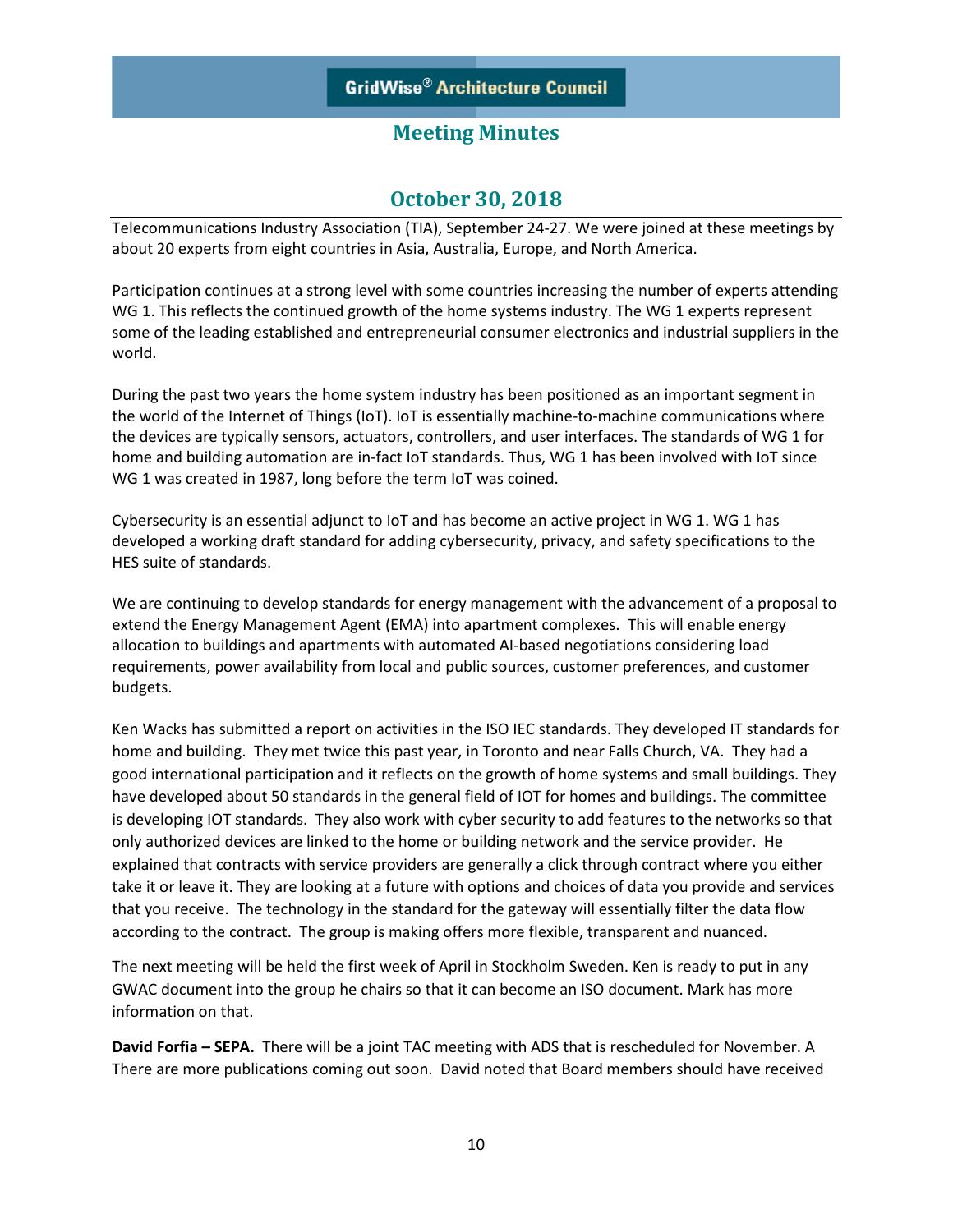# **October 30, 2018**

their invoices for membership, payment soon is appreciated. The November meeting invites have gone out for the second week of November.

**EPRI** – no one is on the call today

**ASHRAE – Ron Bernstei**n is looking for a couple of speakers for the conference in Atlanta in January. He will be moderating the session. Steve Bushby will likely agree to speak and then he just needs one other person.

ASHRAE is releasing a new smart grid application guide for professionals. Ron has read the summary of the proposal that ASHRAE put out for an initiative research paper. They have 21 interested parties so far. It is very closely related to GWAC interests.

Mark Knight said that both of the white papers that GWAC is doing seems related to the proposal. Ron said for ASHRAE they will likely be more interested in commercial applications than home applications but it depends on who wins the bid. There is no language about leveraging anything. Ron has the bid description if people want to know more. There are cyber security aspects of it as well.

**Farrokh Rahimi - ISGT 19:** Farrokh Rahimi and Ron Melton are members of the organizing committee – Farrokh reminded everyone there is a GWAC panel session and also TE sessions and both have panel opportunities. Later in the year there will be an IEEE general meeting as well with panel openings also.

Ward Camp – was no longer on the call. Mark reminded everyone about the Global Energy Blockchain Conference is this Thursday and Friday in Orlando. Both David and Mark will be speaking. David is doing a keynote address.

**Chris Villarreal – NARUC**: NIST and NARUC have been teaming up and regional holding workshops around the country on the smart grid interoperability framework. The next meeting will be Nov. 13, see the NIST home page. Participants and stakeholders can contribute feedback on the framework. Nov. 29 NIST and NARUC will be at the Rhode Island PUC. Chris wants everyone to know that NIST has posted on the meeting web page for the three prior workshops, the proposed edits to the Interoperability Framework Conceptual Model. He said there are changes coming such as with the cloud. For example, changes to the generation cloud from the conceptual model and distributed energy resources.

Chris noted that the NARUC Annual meeting will be Nov  $11 - 14$  in Orlando – NARUC's new president will take control and Nick Wagoner, Iowa Utility Board will be taking that on.

Chris reminded the group that Lorenzo Kristov, Farrokh Rahimi and Tanya Barham attended the California PUC meeting so GWAC had good GWAC representation.

### **Actions**

Mark will get the actions together for today after the call. Mark reminded the group that the next GWAC meeting will be a web meeting on Nov. 14.